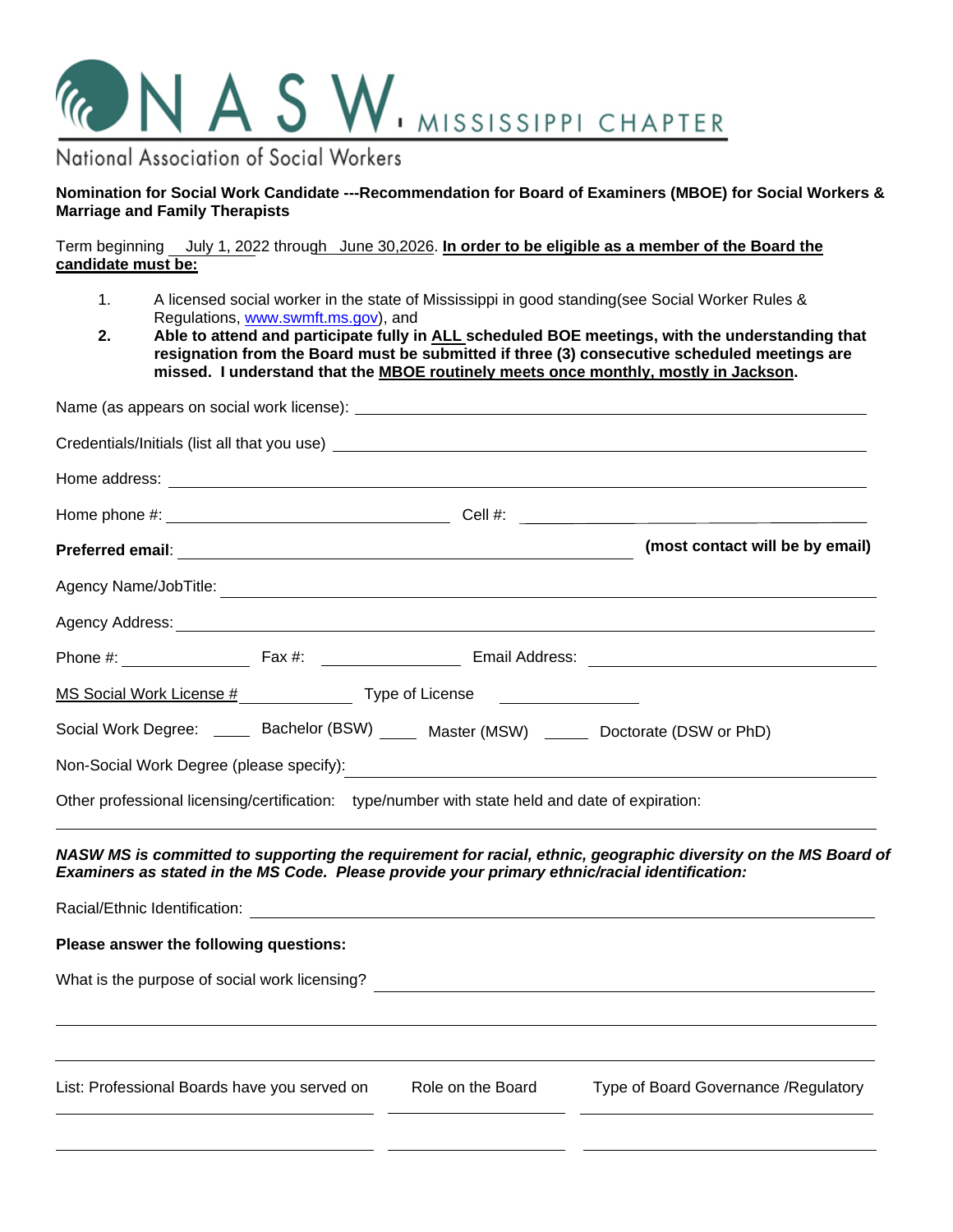What skills will you bring to the MBOE, the regulatory board for Social Workers and Marriage & Family

| Therapists?                                                                                                                                                                                                                                                                                                                                                                                                                 |
|-----------------------------------------------------------------------------------------------------------------------------------------------------------------------------------------------------------------------------------------------------------------------------------------------------------------------------------------------------------------------------------------------------------------------------|
|                                                                                                                                                                                                                                                                                                                                                                                                                             |
| The social work licensing law and the Rules & Regulations for licensing are on the MBOE website. What areas of<br>these documents are you unable or unwilling to support and why?                                                                                                                                                                                                                                           |
|                                                                                                                                                                                                                                                                                                                                                                                                                             |
| Are you on or have you been involved in any professional organizations or employment that would present a Conflict of<br>Interest if you served on the MBOE?:     yes     no if yes, please explain _________________________                                                                                                                                                                                               |
| Confirmation by the Mississippi State Senate, a necessary part of the process to become a member of this Board,<br>will include a background check. Have you been convicted of any violation of law (except minor traffic<br>no ***** If yes, attach a thorough explanation.<br>violation)?   $ $ yes $ $<br>Osmulate and stondies Authenticated Delegae Information from formation of courses the model theoretica present |

**Complete and sign the Authorization to Release Information form for review of your social work licensing record. It must be included with this nomination form. ----------------------------------------------------------------------------------------------------------------------------------------------------------------**

## **By my signature below, I agree that:**

**I have thoroughly read the social work licensing law and the Rules & Regulations on the MBOE Website.** 

**I will meet with NASW MS Representatives and attend one MBOE Board meeting before selection of candidates for submission to the Governor/Lt. Governor.**

#### **Should I be appointed to the MBOE:**

**I am committed to serving to the best of my professional and personal ability. I agree to act as a responsible professional, disclose all conflicts of interest, attendance problems, and any difficulty fulfilling my responsibilities on the Board and its Committees.** 

#### **I will voluntarily resign at such time as I am not able to fulfill the required duties and regular monthly attendance requirements of this Board.**

Signed: Date:

**Send completed packet with Application, Authorization to Release Information form, resume, documentation of education and license, and three letters of recommendation** to NASW, MS Chapter, P.O. Box 5599, Pearl, MS 39288-5599 or email to [gbouiehaynes.naswms@socialworkers.org.](mailto:gbouiehaynes.naswms@socialworkers.org)